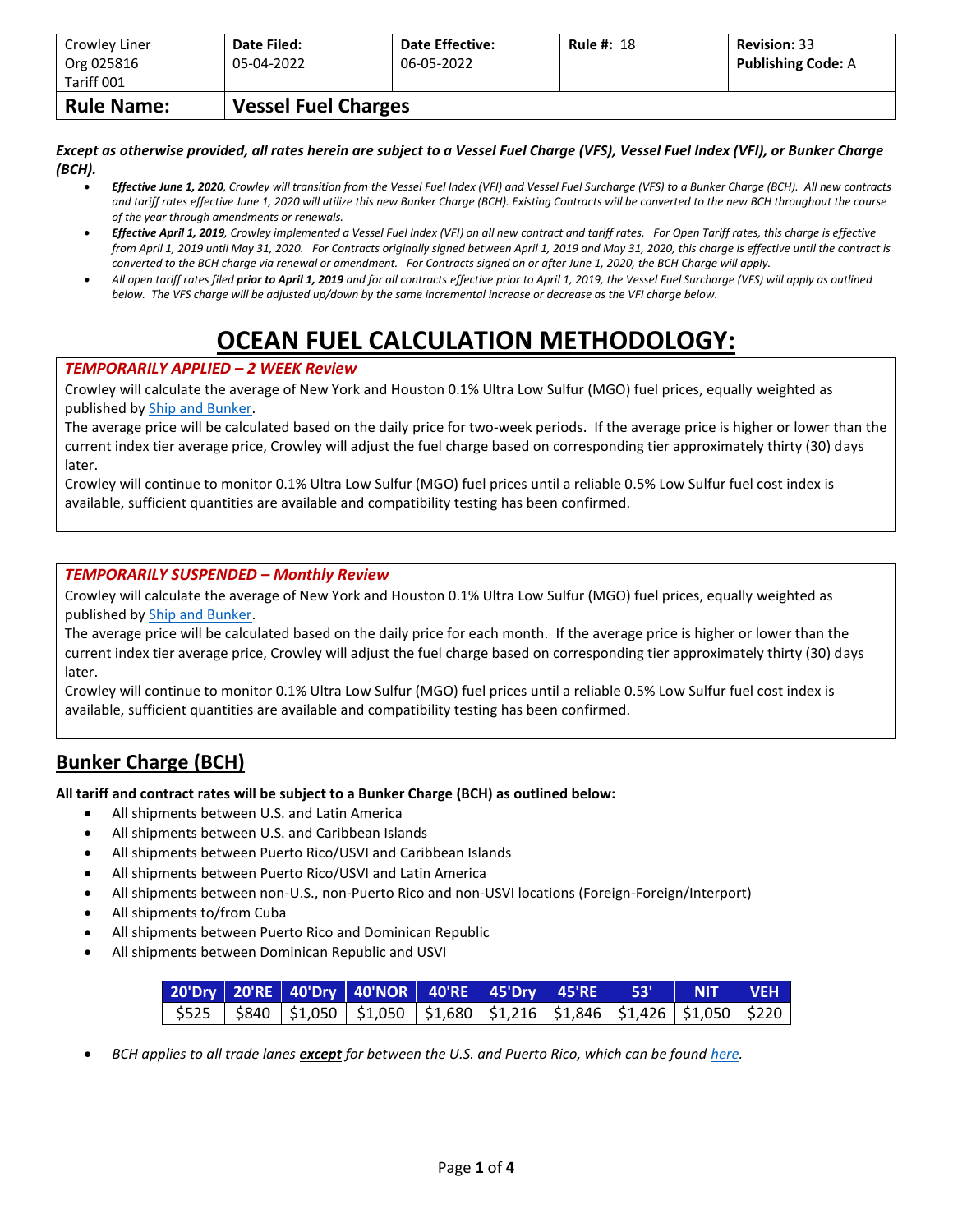| Crowley Liner<br>Org 025816 | Date Filed:<br>05-04-2022  | <b>Date Effective:</b><br>06-05-2022 | <b>Rule #: 18</b> | <b>Revision: 33</b><br><b>Publishing Code: A</b> |
|-----------------------------|----------------------------|--------------------------------------|-------------------|--------------------------------------------------|
| Tariff 001                  |                            |                                      |                   |                                                  |
| <b>Rule Name:</b>           | <b>Vessel Fuel Charges</b> |                                      |                   |                                                  |

|              | <b>Price Range - Per Metric Ton</b> |       |               |         |                | <b>BUNKER CHARGE TABLE</b> |         |               |         |            |                 |
|--------------|-------------------------------------|-------|---------------|---------|----------------|----------------------------|---------|---------------|---------|------------|-----------------|
| <b>Start</b> | <b>End</b>                          | 20'   | <b>20' RE</b> | 40'     | <b>40' NOR</b> | <b>40' RE</b>              | 45'     | <b>45' RE</b> | 53'     | <b>NIT</b> | <b>Vehicles</b> |
| \$0          | \$499                               | \$100 | \$160         | \$200   | \$200          | \$320                      | \$230   |               | \$270   | \$200      | \$50            |
| \$500        | \$549                               | \$125 | \$200         | \$250   | \$250          | \$400                      | \$288   | \$438         | \$338   | \$250      | \$60            |
| \$550        | \$599                               | \$150 | \$240         | \$300   | \$300          | \$480                      | \$346   | \$526         | \$406   | \$300      | \$70            |
| \$600        | \$649                               | \$175 | \$280         | \$350   | \$350          | \$560                      | \$404   | \$614         | \$474   | \$350      | \$80            |
| \$650        | \$699                               | \$200 | \$320         | \$400   | \$400          | \$640                      | \$462   | \$702         | \$542   | \$400      | \$90            |
| \$700        | \$749                               | \$225 | \$360         | \$450   | \$450          | \$720                      | \$520   | \$790         | \$610   | \$450      | \$100           |
| \$750        | \$799                               | \$250 | \$400         | \$500   | \$500          | \$800                      | \$578   | \$878         | \$678   | \$500      | \$110           |
| \$800        | \$849                               | \$275 | \$440         | \$550   | \$550          | \$880                      | \$636   | \$966         | \$746   | \$550      | \$120           |
| \$850        | \$899                               | \$300 | \$480         | \$600   | \$600          | \$960                      | \$694   | \$1,054       | \$814   | \$600      | \$130           |
| \$900        | \$949                               | \$325 | \$520         | \$650   | \$650          | \$1,040                    | \$752   | \$1,142       | \$882   | \$650      | \$140           |
| \$950        | \$999                               | \$350 | \$560         | \$700   | \$700          | \$1,120                    | \$810   | \$1,230       | \$950   | \$700      | \$150           |
| \$1,000      | \$1,049                             | \$375 | \$600         | \$750   | \$750          | \$1,200                    | \$868   | \$1,318       | \$1,018 | \$750      | \$160           |
| \$1,050      | \$1,099                             | \$400 | \$640         | \$800   | \$800          | \$1,280                    | \$926   | \$1,406       | \$1,086 | \$800      | \$170           |
| \$1,100      | \$1,149                             | \$425 | \$680         | \$850   | \$850          | \$1,360                    | \$984   | \$1,494       | \$1,154 | \$850      | \$180           |
| \$1,150      | \$1,199                             | \$450 | \$720         | \$900   | \$900          | \$1,440                    | \$1,042 | \$1,582       | \$1,222 | \$900      | \$190           |
| \$1,200      | \$1,249                             | \$475 | \$760         | \$950   | \$950          | \$1,520                    | \$1,100 | \$1,670       | \$1,290 | \$950      | \$200           |
| \$1,250      | \$1,299                             | \$500 | \$800         | \$1,000 | \$1,000        | \$1,600                    | \$1,158 | \$1,758       | \$1,358 | \$1,000    | \$210           |
| \$1,300      | \$1,349                             | \$525 | \$840         | \$1,050 | \$1,050        | \$1,680                    | \$1,216 | \$1,846       | \$1,426 | \$1,050    | \$220           |
| \$1,350      | \$1,399                             | \$550 | \$880         | \$1,100 | \$1,100        | \$1,760                    | \$1,274 | \$1,934       | \$1,494 | \$1,100    | \$230           |
| \$1,400      | \$1,449                             | \$575 | \$920         | \$1,150 | \$1,150        | \$1,840                    | \$1,332 | \$2,022       | \$1,562 | \$1,150    | \$240           |
| \$1,450      | \$1,499                             | \$600 | \$960         | \$1,200 | \$1,200        | \$1,920                    | \$1,390 | \$2,110       | \$1,630 | \$1,200    | \$250           |
| \$1,500      | \$1,549                             | \$625 | \$1,000       | \$1,250 | \$1,250        | \$2,000                    | \$1,448 | \$2,198       | \$1,698 | \$1,250    | \$260           |
| \$1,550      | \$1,599                             | \$650 | \$1,040       | \$1,300 | \$1,300        | \$2,080                    | \$1,506 | \$2,286       | \$1,766 | \$1,300    | \$270           |
| \$1,600      | \$1,649                             | \$675 | \$1,080       | \$1,350 | \$1,350        | \$2,160                    | \$1,564 | \$2,374       | \$1,834 | \$1,350    | \$280           |
| \$1,650      | \$1,699                             | \$700 | \$1,120       | \$1,400 | \$1,400        | \$2,240                    | \$1,622 | \$2,462       | \$1,902 | \$1,400    | \$290           |
| \$1,700      | \$1,749                             | \$725 | \$1,160       | \$1,450 | \$1,450        | \$2,320                    | \$1,680 | \$2,550       | \$1,970 | \$1,450    | \$300           |
| \$1,750      | \$1,799                             | \$750 | \$1,200       | \$1,500 | \$1,500        | \$2,400                    | \$1,738 | \$2,638       | \$2,038 | \$1,500    | \$310           |
| \$1,800      | \$1,849                             | \$775 | \$1,240       | \$1,550 | \$1,550        | \$2,480                    | \$1,796 | \$2,726       | \$2,106 | \$1,550    | \$320           |
| \$1,850      | \$1,899                             | \$800 | \$1,280       | \$1,600 | \$1,600        | \$2,560                    | \$1,854 | \$2,814       | \$2,174 | \$1,600    | \$330           |
| \$1,900      | \$1,949                             | \$825 | \$1,320       | \$1,650 | \$1,650        | \$2,640                    | \$1,912 | \$2,902       | \$2,242 | \$1,650    | \$340           |

*\*\*Abbreviated scale. Will continue past \$1,949 MT*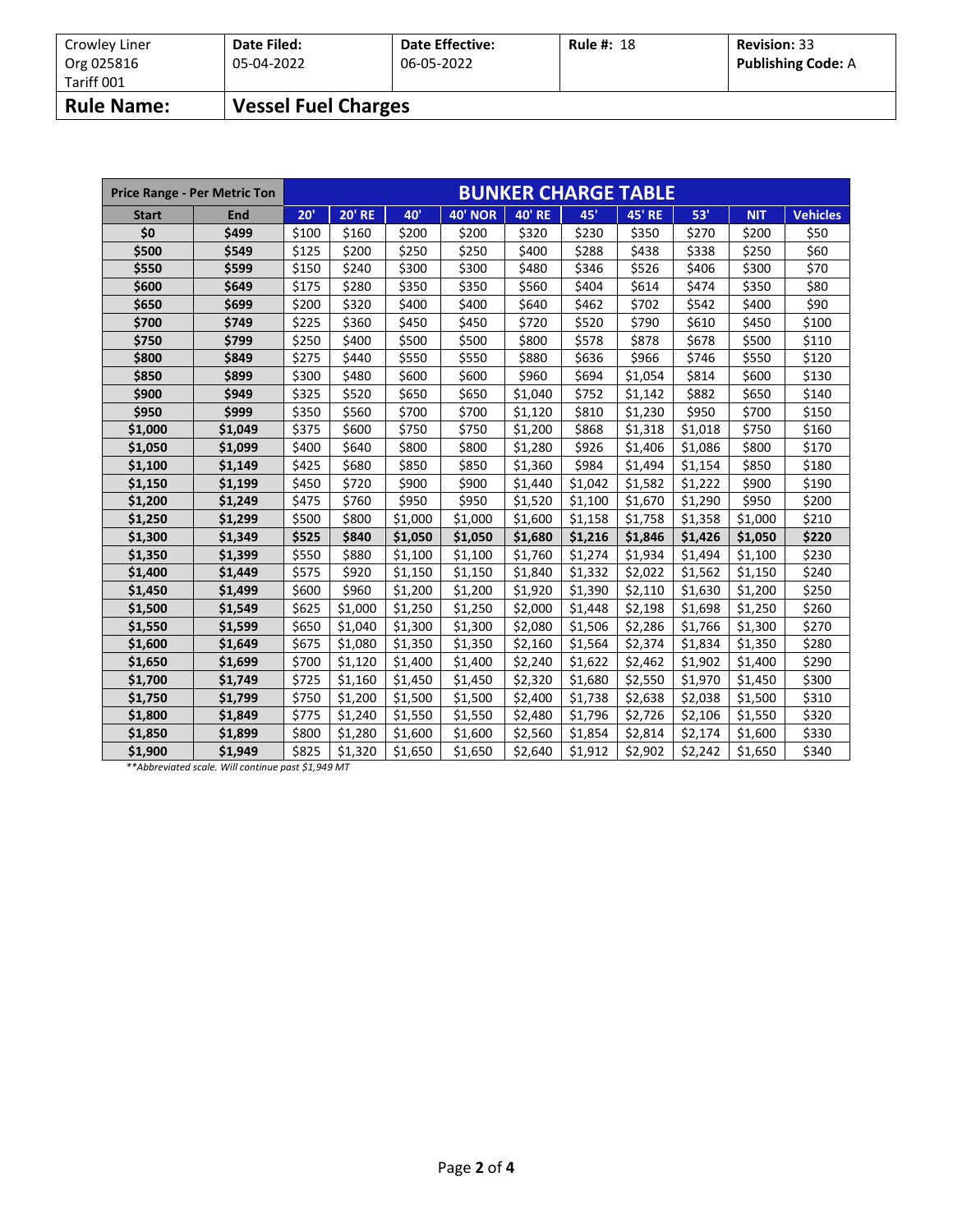| Crowley Liner<br>Org 025816 | Date Filed:<br>05-04-2022  | <b>Date Effective:</b><br>06-05-2022 | <b>Rule #: 18</b> | <b>Revision: 33</b><br><b>Publishing Code: A</b> |
|-----------------------------|----------------------------|--------------------------------------|-------------------|--------------------------------------------------|
| Tariff 001                  |                            |                                      |                   |                                                  |
| <b>Rule Name:</b>           | <b>Vessel Fuel Charges</b> |                                      |                   |                                                  |

### **Vessel Fuel Index (VFI)**

**All tariff and contract rates will be subject to a Vessel Fuel Index (VFI) charge as outlined below:**

- All shipments between U.S. and Latin America
- All shipments between U.S. and Caribbean Islands
- All shipments between Puerto Rico/USVI and Caribbean Islands
- All shipments between Puerto Rico/USVI and Latin America
- All shipments between non-U.S., non-Puerto Rico and non-USVI locations (Foreign-Foreign/Interport)
- All shipments to/from Cuba
- All shipments between Puerto Rico and Dominican Republic
- All shipments between Dominican Republic and USVI

|  |                                                                                                         | 20'Dry 20'RE 40'Dry 40'NOR 40'RE 45'Dry 45'RE 53' NIT VEH |  |  |  |
|--|---------------------------------------------------------------------------------------------------------|-----------------------------------------------------------|--|--|--|
|  | $$750$   $$1,118$   $$1,500$   $$1,500$   $$2,235$   $$1,720$   $$2,475$   $$2,020$   $$1,500$   $$258$ |                                                           |  |  |  |

• *VFI applies to all trade lanes except for between the U.S. and Puerto Rico, which can be foun[d here.](https://www.crowley.com/logistics/resources/rates-tariffs/stb/#18-1-vessel-fuel-surcharge-between-the-continental-us-and-puerto-rico)*

|              | <b>Price Range - Per Metric Ton</b> |         |               |         | <b>VESSEL FUEL INDEX TABLE</b> |               |         |               |         |            |                 |
|--------------|-------------------------------------|---------|---------------|---------|--------------------------------|---------------|---------|---------------|---------|------------|-----------------|
| <b>Start</b> | <b>End</b>                          | 20'     | <b>20' RE</b> | 40'     | <b>40' NOR</b>                 | <b>40' RE</b> | 45'     | <b>45' RE</b> | 53'     | <b>NIT</b> | <b>Vehicles</b> |
| \$0          | \$499                               | \$325   | \$438         | \$650   | \$650                          | \$875         | \$734   | \$979         | \$864   | \$650      | \$88            |
| \$500        | \$549                               | \$350   | \$478         | \$700   | \$700                          | \$955         | \$792   | \$1,067       | \$932   | \$700      | \$98            |
| \$550        | \$599                               | \$375   | \$518         | \$750   | \$750                          | \$1,035       | \$850   | \$1,155       | \$1,000 | \$750      | \$108           |
| \$600        | \$649                               | \$400   | \$558         | \$800   | \$800                          | \$1,115       | \$908   | \$1,243       | \$1,068 | \$800      | \$118           |
| \$650        | \$699                               | \$425   | \$598         | \$850   | \$850                          | \$1,195       | \$966   | \$1,331       | \$1,136 | \$850      | \$128           |
| \$700        | \$749                               | \$450   | \$638         | \$900   | \$900                          | \$1,275       | \$1,024 | \$1,419       | \$1,204 | \$900      | \$138           |
| \$750        | \$799                               | \$475   | \$678         | \$950   | \$950                          | \$1,355       | \$1,082 | \$1,507       | \$1,272 | \$950      | \$148           |
| \$800        | \$849                               | \$500   | \$718         | \$1,000 | \$1,000                        | \$1,435       | \$1,140 | \$1,595       | \$1,340 | \$1,000    | \$158           |
| \$850        | \$899                               | \$525   | \$758         | \$1,050 | \$1,050                        | \$1,515       | \$1,198 | \$1,683       | \$1,408 | \$1,050    | \$168           |
| \$900        | \$949                               | \$550   | \$798         | \$1,100 | \$1,100                        | \$1,595       | \$1,256 | \$1,771       | \$1,476 | \$1,100    | \$178           |
| \$950        | \$999                               | \$575   | \$838         | \$1,150 | \$1,150                        | \$1,675       | \$1,314 | \$1,859       | \$1,544 | \$1,150    | \$188           |
| \$1,000      | \$1,049                             | \$600   | \$878         | \$1,200 | \$1,200                        | \$1,755       | \$1,372 | \$1,947       | \$1,612 | \$1,200    | \$198           |
| \$1,050      | \$1,099                             | \$625   | \$918         | \$1,250 | \$1,250                        | \$1,835       | \$1,430 | \$2,035       | \$1,680 | \$1,250    | \$208           |
| \$1,100      | \$1,149                             | \$650   | \$958         | \$1,300 | \$1,300                        | \$1,915       | \$1,488 | \$2,123       | \$1,748 | \$1,300    | \$218           |
| \$1,150      | \$1,199                             | \$675   | \$998         | \$1,350 | \$1,350                        | \$1,995       | \$1,546 | \$2,211       | \$1,816 | \$1,350    | \$228           |
| \$1,200      | \$1,249                             | \$700   | \$1,038       | \$1,400 | \$1,400                        | \$2,075       | \$1,604 | \$2,299       | \$1,884 | \$1,400    | \$238           |
| \$1,250      | \$1,299                             | \$725   | \$1,078       | \$1,450 | \$1,450                        | \$2,155       | \$1,662 | \$2,387       | \$1,952 | \$1,450    | \$248           |
| \$1,300      | \$1,349                             | \$750   | \$1,118       | \$1,500 | \$1,500                        | \$2,235       | \$1,720 | \$2,475       | \$2,020 | \$1,500    | \$258           |
| \$1,350      | \$1,399                             | \$775   | \$1,158       | \$1,550 | \$1,550                        | \$2,315       | \$1,778 | \$2,563       | \$2,088 | \$1,550    | \$268           |
| \$1,400      | \$1,449                             | \$800   | \$1,198       | \$1,600 | \$1,600                        | \$2,395       | \$1,836 | \$2,651       | \$2,156 | \$1,600    | \$278           |
| \$1,450      | \$1,499                             | \$825   | \$1,238       | \$1,650 | \$1,650                        | \$2,475       | \$1,894 | \$2,739       | \$2,224 | \$1,650    | \$288           |
| \$1,500      | \$1,549                             | \$850   | \$1,278       | \$1,700 | \$1,700                        | \$2,555       | \$1,952 | \$2,827       | \$2,292 | \$1,700    | \$298           |
| \$1,550      | \$1,599                             | \$875   | \$1,318       | \$1,750 | \$1,750                        | \$2,635       | \$2,010 | \$2,915       | \$2,360 | \$1,750    | \$308           |
| \$1,600      | \$1,649                             | \$900   | \$1,358       | \$1,800 | \$1,800                        | \$2,715       | \$2,068 | \$3,003       | \$2,428 | \$1,800    | \$318           |
| \$1,650      | \$1,699                             | \$925   | \$1,398       | \$1,850 | \$1,850                        | \$2,795       | \$2,126 | \$3,091       | \$2,496 | \$1,850    | \$328           |
| \$1,700      | \$1,749                             | \$950   | \$1,438       | \$1,900 | \$1,900                        | \$2,875       | \$2,184 | \$3,179       | \$2,564 | \$1,900    | \$338           |
| \$1,750      | \$1,799                             | \$975   | \$1,478       | \$1,950 | \$1,950                        | \$2,955       | \$2,242 | \$3,267       | \$2,632 | \$1,950    | \$348           |
| \$1,800      | \$1,849                             | \$1,000 | \$1,518       | \$2,000 | \$2,000                        | \$3,035       | \$2,300 | \$3,355       | \$2,700 | \$2,000    | \$358           |
| \$1,850      | \$1,899                             | \$1,025 | \$1,558       | \$2,050 | \$2,050                        | \$3,115       | \$2,358 | \$3,443       | \$2,768 | \$2,050    | \$368           |
| \$1,900      | \$1,949                             | \$1,050 | \$1,598       | \$2,100 | \$2,100                        | \$3,195       | \$2,416 | \$3,531       | \$2,836 | \$2,100    | \$378           |

*\*\*Abbreviated scale. Will continue past \$1,949 MT*